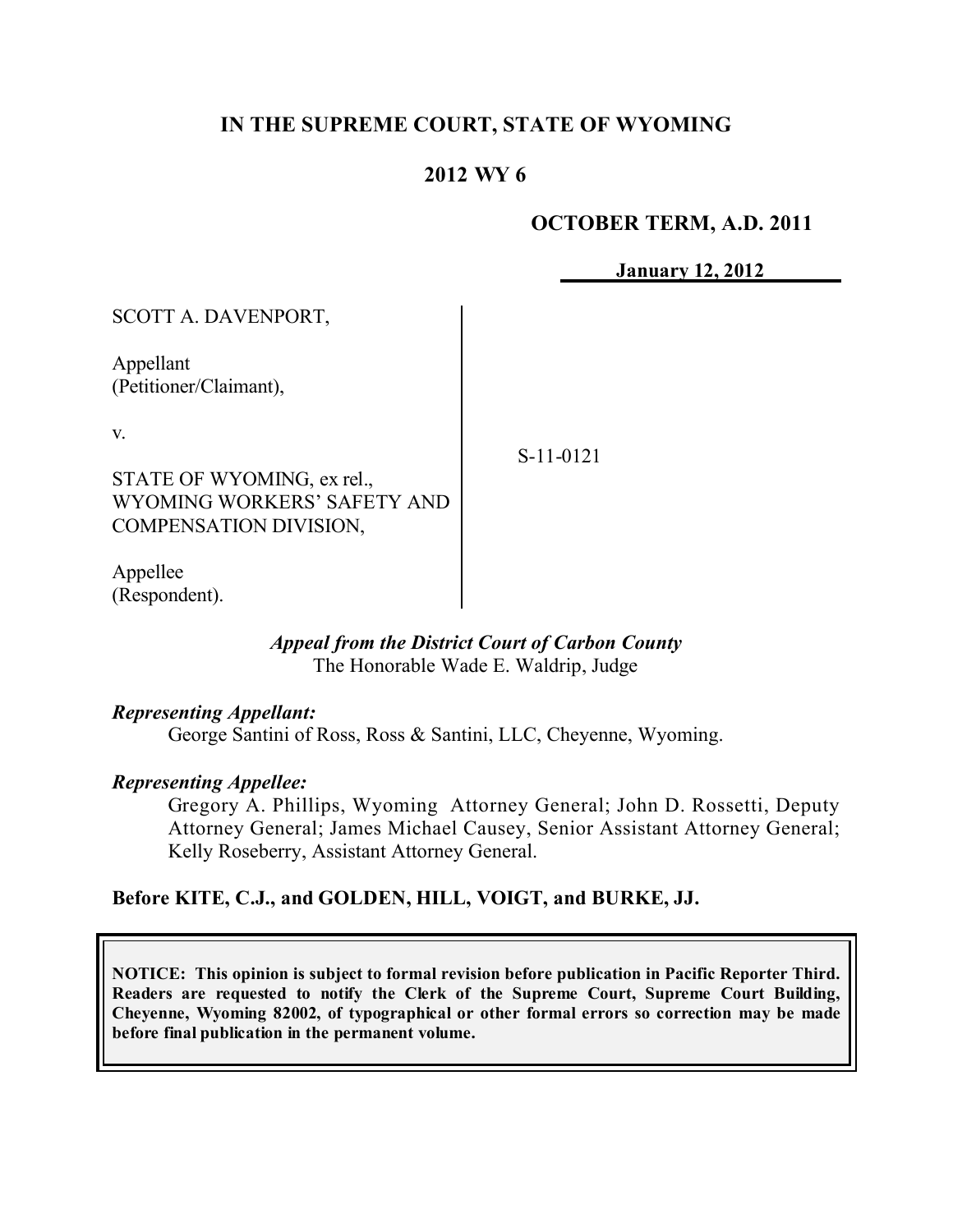# **KITE, Chief Justice.**

[¶1] In 2008-2009, Scott Davenport sought worker's compensation benefits for medical care and surgery to fuse vertebrae in his lumbar spine. The Wyoming Workers' Safety and Compensation Division (Division) denied benefits on the basis that his 2008-2009 back problems were not caused by work related injuries he suffered in 1984 and 1985. After a contested case hearing, the Office of Administrative Hearings (OAH) upheld the Division's denial of benefits, ruling that the procedure was necessitated by a preexisting congenital defect in Mr. Davenport's lumbar spine and not his prior work related injuries. Mr. Davenport petitioned for judicial review and the district court affirmed the OAH decision. He then appealed to this Court claiming the OAH erred by failing to recognize that an aggravation of a preexisting congenital defect is compensable and misapplied the second compensable injury rule.

[¶2] We affirm.

# **ISSUES**

- [¶3] Mr. Davenport presents the following issues for this Court's consideration:
	- 1. Did the Hearing Officer err by not recognizing that a material aggravation of a preexisting or congenital condition is a compensable injury and that the delayed effects of such aggravation are also compensable?
	- 2. Was the second compensable injury rule misapplied by the Hearing Officer?

The Division states the issue more generally:

Did substantial evidence support the OAH's decision that Davenport failed to prove a causal connection between his 1984 and 1985 work injuries and his 2008 lumbar symptoms and bi-level fusion surgery?

# **FACTS**

[¶4] Mr. Davenport has a long history of back problems. In 1984, he was employed by Carbon County Coal Company as an underground mechanic in its coal mine near Hanna, Wyoming, when he and another employee attempted to move a 500 pound hydraulic cylinder. The other employee dropped his end of the cylinder and Mr. Davenport injured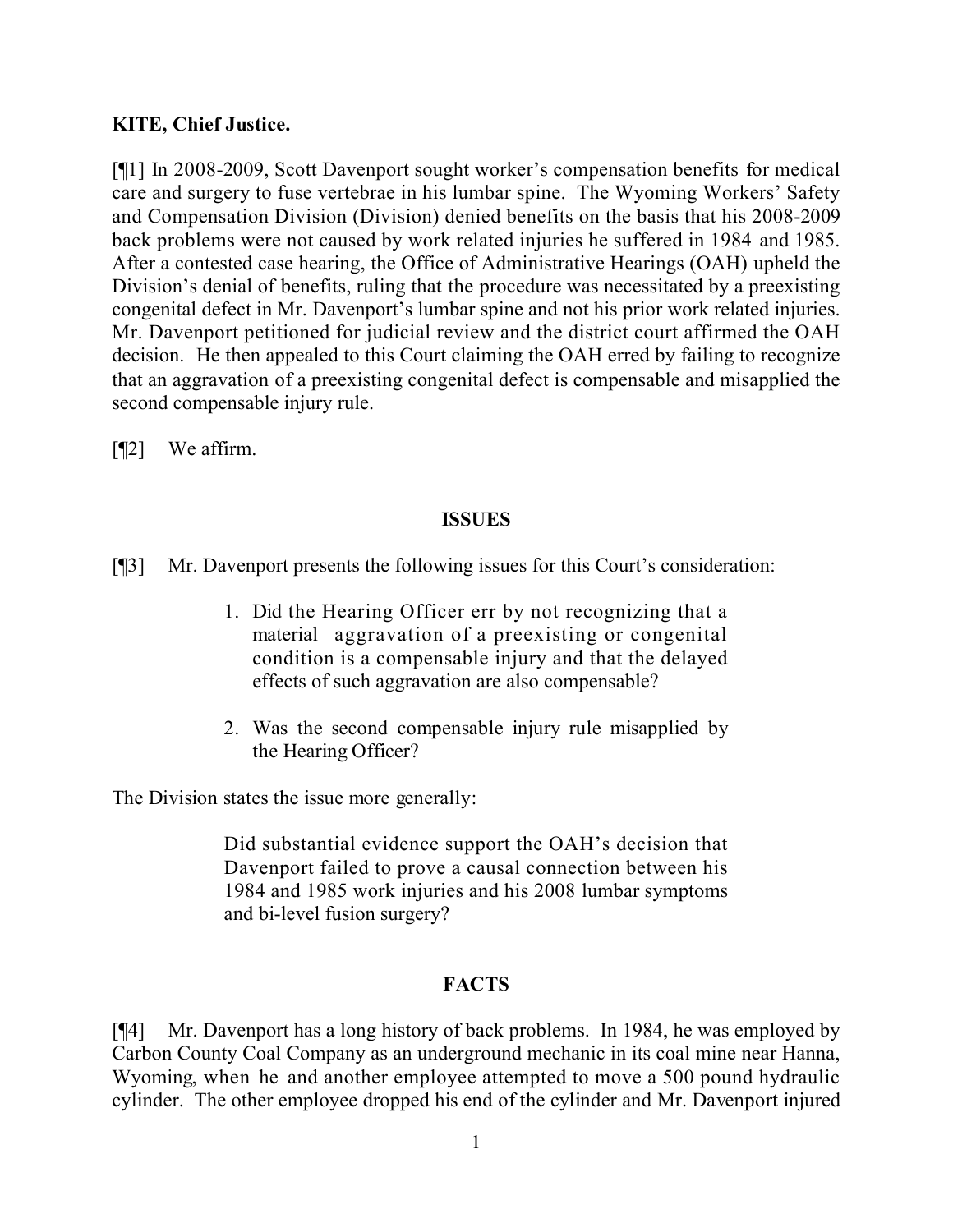his lower back while trying to continue to hold his end. Mr. Davenport was evaluated by orthopedic surgeon, Robert Curnow, M.D., who ordered x-rays, which were normal, and diagnosed a lumbosacral sprain. Mr. Davenport returned to work a short time later. The Division granted workers' compensation benefits for that injury.

[¶5] On April 8, 1985, Mr. Davenport was at work for Carbon County Coal Company when he fell and injured his lower back again. He was carrying an oxygen tank on his shoulder and walking in mud, when his feet became tangled in some wires. Imaging tests of Mr. Davenport's lumbar spine showed a defect in the bone at L4, known as a pars defect. Dr. Curnow stated in a letter to Mr. Davenport's employer that the defect in his spine was "most likely congenital but has predisposed him to chronic back pain." Dr. Curnow did not believe that Mr. Davenport could continue to perform the heavy lifting required by his job unless he had surgery, so he recommended surgery or employment retraining. Mr. Davenport chose to retrain as a welder. Mr. Davenport continued to see Dr. Curnow for approximately two years. At Mr. Davenport's final appointment with Dr. Curnow in 1987, he was "progressing well," was not doing any heavy lifting and was not on any medication. Mr. Davenport was awarded benefits for the 1985 injury; however, the Division did not make any benefit payments after March 31, 1989.

[¶6] Over the years, Mr. Davenport suffered several other injuries. In 1992, he was injured when a chain hit him in the chest and leg. He was also injured in 1995 when a pulley fell on his head while working as a welder. He underwent neck surgery as a result of that injury. In 2001, Mr. Davenport had an ATV accident, where he landed on his right shoulder and back. He did not report any specific low back or leg pain at that time.

[¶7] In 2004, Mr. Davenport was involved in a motor vehicle accident and again injured his back. X-rays showed an "[a]bnormal appearance of the lumbar spine with Grade I spondylolisthesis L4 on L5 . . . . " Spondylolisthesis is a misalignment of the lumbar vertebrae with one of the vertebrae (in this case L4) moving forward over the lower vertebrae (L5). Spondylolisthesis occurs when a person has a pars defect, which allows the forward movement of the vertebrae. The grade describes the amount of movement, with the alignment getting progressively worse from Grade I to Grade IV.

[¶8] In November 2008, Mr. Davenport went to see neurosurgeon Debra Steele, M.D. with a complaint of lower back pain. Dr. Steele ordered tests which showed Mr. Davenport had a L4 pars defect with Grade II L4 on L5 spondyloslisthesis.<sup>1</sup> Dr. Steele recommended surgery, and Mr. Davenport requested workers' compensation benefits, claiming that his surgery was a direct result of his 1984/1985 work related injuries. The Division denied his claim and he requested a contested case hearing. Despite the denial of his claim, Dr. Steele performed fusion surgery on Mr. Davenport at L4, L5 and S1.

 $\overline{a}$ <sup>1</sup> Dr. Steele's records stated that Mr. Davenport had "L4 pars defects with Grade II L4 on L5 anterolisthesis." Dr. Steele explained that anterolisthesis and spondylolisthesis are synonymous.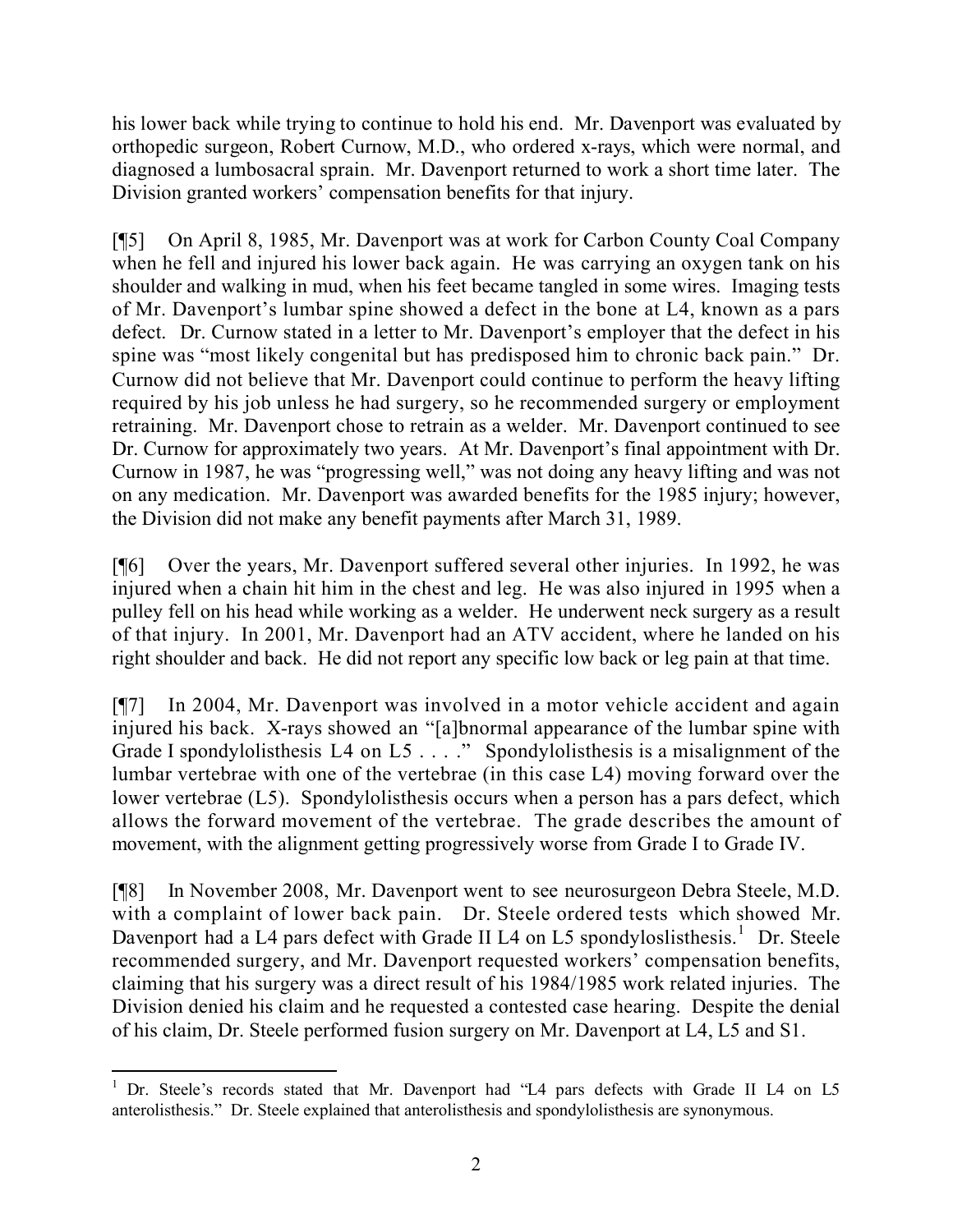[¶9] At the hearing, the OAH reviewed Dr. Curnow's medical records and deposition, which was taken as part of Mr. Davenport's request for benefits from the 1985 injury; Dr. Steele's medical records and deposition; medical records from various complaints and injuries between 1986 and 2008; and an independent medical examination (IME) performed by neurosurgeon Paul Williams, M.D. Mr. Davenport and Dr. Williams testified at the contested case hearing. The hearing examiner issued his decision, generally concluding that the evidence established Mr. Davenport's pars defect and spondolylisthesis were congenital, he had failed to prove his 2008 back problems and 2009 surgery were the result of his 1984/1985 work related injuries and upholding the Division's denial of benefits. Mr. Davenport petitioned the district court for review of the OAH decision, and that court affirmed. He then appealed to this Court.

#### **STANDARD OF REVIEW**

[¶10] When considering an appeal from a district court's review of an administrative agency's decision, we treat the case as if it had come directly from the administrative agency, without giving any deference to the district court's decision. *Kenyon v. State ex rel. Wyo. Workers' Safety & Comp. Div.,* 2011 WY 14, ¶ 10, 247 P.3d 845, 848 (Wyo. 2011); *Dale v. S & S Builders, LLC,* 2008 WY 84, ¶ 8, 188 P.3d 554, 557 (Wyo. 2008). Our review is governed by Wyo. Stat. Ann. § 16-3-114(c) (LexisNexis 2011):

> (c) To the extent necessary to make a decision and when presented, the reviewing court shall decide all relevant questions of law, interpret constitutional and statutory provisions, and determine the meaning or applicability of the terms of an agency action. In making the following determinations, the court shall review the whole record or those parts of it cited by a party and due account shall be taken of the rule of prejudicial error. The reviewing court shall:

> (i) Compel agency action unlawfully withheld or unreasonably delayed; and

> (ii) Hold unlawful and set aside agency action, findings and conclusions found to be:

> (A) Arbitrary, capricious, an abuse of discretion or otherwise not in accordance with law;

> (B) Contrary to constitutional right, power, privilege or immunity;

> (C) In excess of statutory jurisdiction, authority or limitations or lacking statutory right;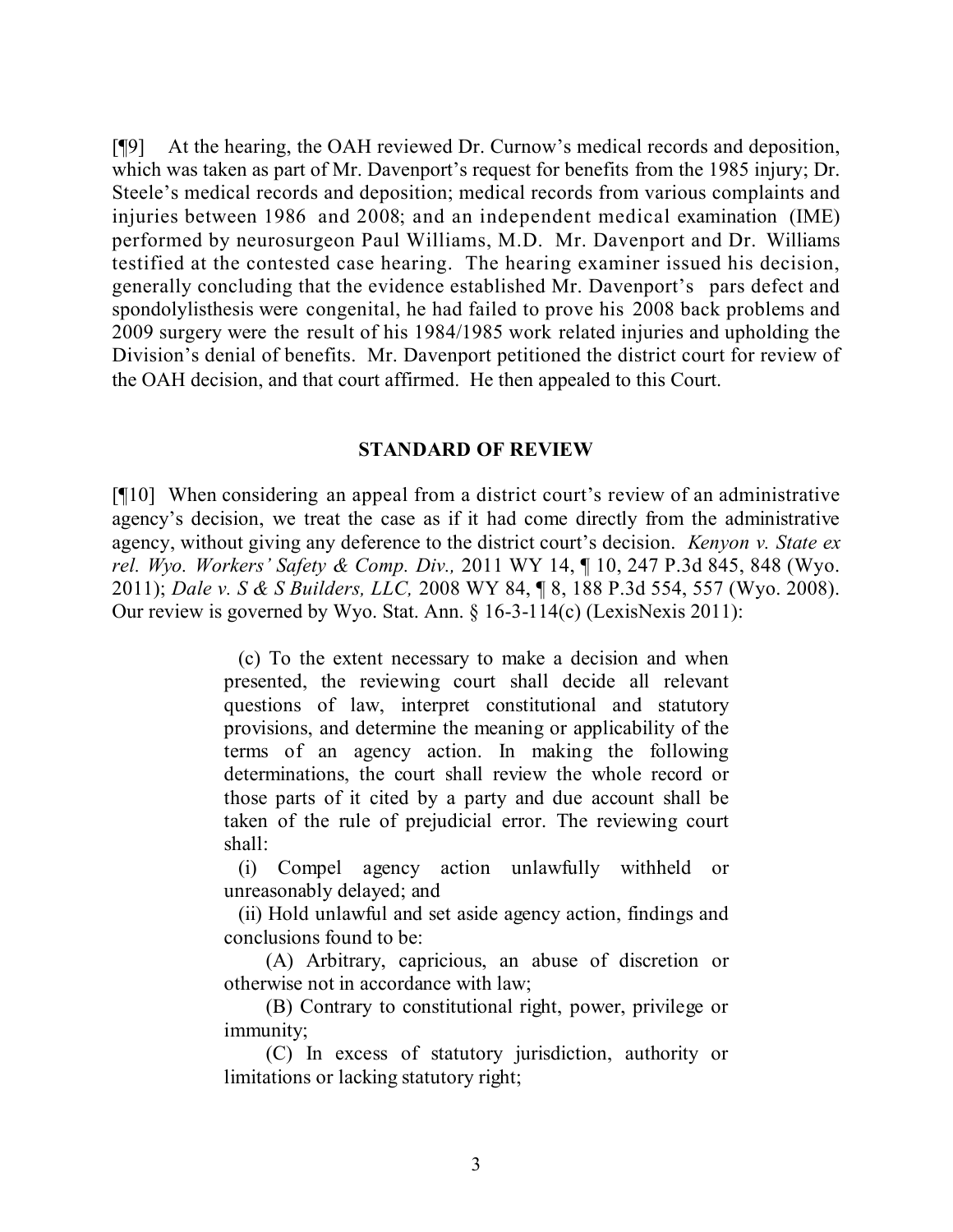(D) Without observance of procedure required by law;

or

(E) Unsupported by substantial evidence in a case reviewed on the record of an agency hearing provided by statute.

[ $[$ [11] Under  $\S$  16-3-114(c), we review the agency's findings of fact by applying the substantial evidence standard. *Dale,* ¶ 22, 188 P.3d at 561. Substantial evidence means "such relevant evidence as a reasonable mind might accept as adequate to support a conclusion." *Bush v. State ex rel. Wyo. Workers' Comp. Div.,* 2005 WY 120, ¶ 5, 120 P.3d 176, 179 (Wyo. 2005) (citation omitted). "'Findings of fact are supported by substantial evidence if, from the evidence preserved in the record, we can discern a rational premise for those findings.'" *Kenyon,* ¶ 11, 247 P.3d at 849, quoting *Bush,* ¶ 5, 120 P.3d at 179.

[¶12] With regard to an agency determination that the employee/claimant did not satisfy his burden of proof, we have said:

> If the hearing examiner determines that the burdened party failed to meet his burden of proof, we will decide whether there is substantial evidence to support the agency's decision to reject the evidence offered by the burdened party by considering whether that conclusion was contrary to the overwhelming weight of the evidence in the record as a whole. If, in the course of its decision making process, the agency disregards certain evidence and explains its reasons for doing so based upon determinations of credibility or other factors contained in the record, its decision will be sustainable under the substantial evidence test. Importantly, our review of any particular decision turns not on whether we agree with the outcome, but on whether the agency could reasonably conclude as it did, based on all the evidence before it.

*Dale*,  $\sqrt{22}$ , 188 P.3d at 561 (citations omitted). "We review an agency's conclusions of law *de novo,* and will affirm only if the agency's conclusions are in accordance with the law." *Kenyon,* ¶ 13, 247 P.3d at 849, quoting *Moss v. State ex rel. Wyo. Workers' Comp. Div.,* 2010 WY 66, ¶ 11, 232 P.3d 1, 4 (Wyo. 2010). *See also, Dale,* ¶ 26, 188 P.3d at 561-62.

### **DISCUSSION**

[¶13] The hearing examiner's decision stated: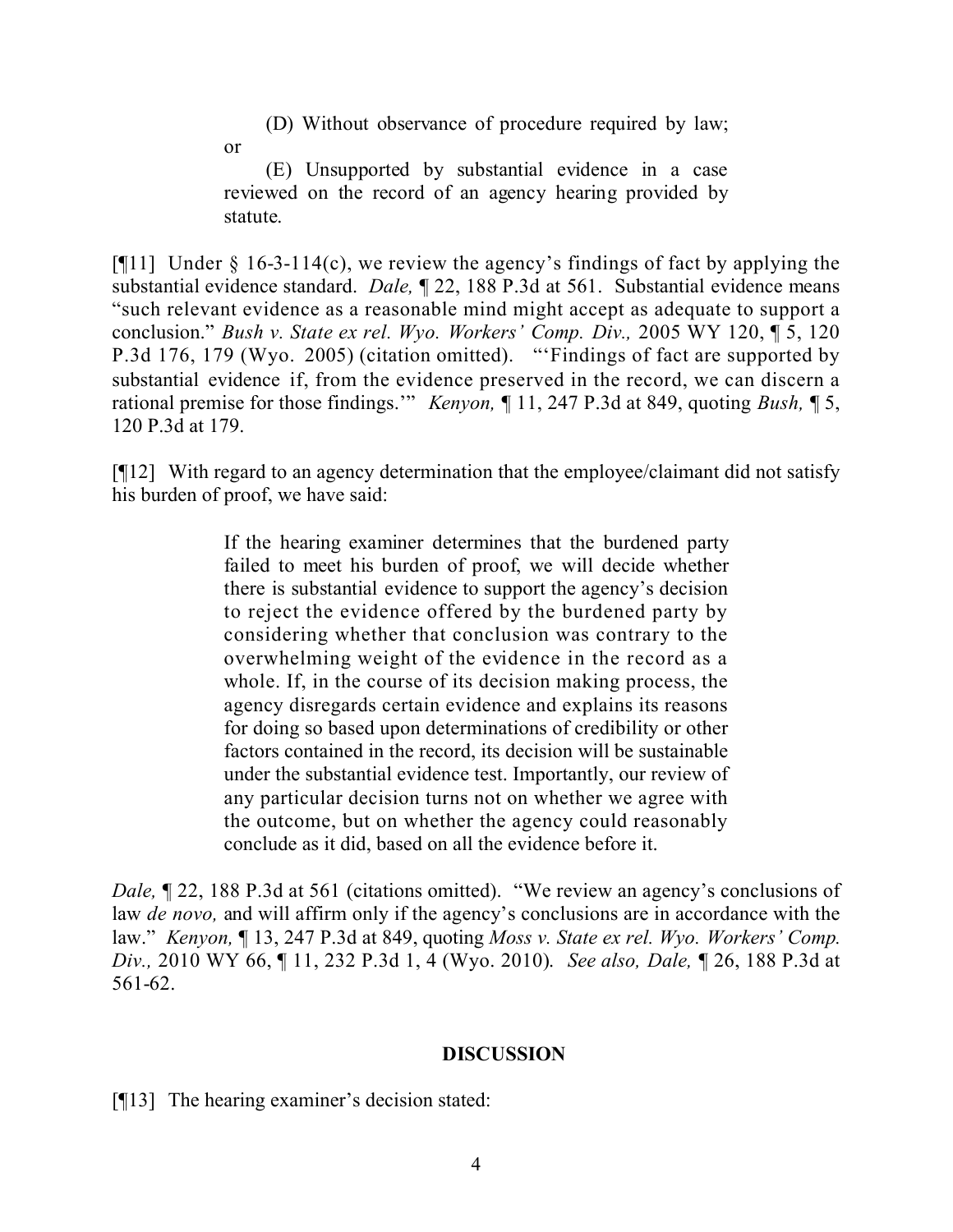This Office agrees with the Division. Davenport failed to prove his November 2008 low back symptoms which necessitated the 2009 fusion surgery were more probabl[y] than not causally connected to his 1984 and/or 1985 accidents and injuries at Carbon Coal. Davenport needed to prove his pars defect and associated spondylolisthesis were caused by the trauma of his injury in 1985 and his expert, Dr. Steele, did not understand the mechanism of his 1985 injury, which was essential to her opinion. Furthermore, Dr. Curnow and Dr. Williams agreed that Davenport's pars defect was more likely congenital.

[¶14] Although the issue was contested at the hearing, Mr. Davenport does not seem to challenge the hearing examiner's finding that his pars defect and spondylolisthesis were congenital in nature. In fact, there is substantial evidence to support that conclusion. Dr. Curnow testified in a deposition in 1986 that spondylolisthesis is typically congenital, meaning the patient is born with the defect. The doctor wrote a letter to Mr. Davenport's employer in 1985, after the second work related accident, and stated that Mr. Davenport's condition was "most likely congenital." He also stated that the tests done after Mr. Davenport's 1985 accident did not show an acute injury. The physician who performed the IME, Dr. Williams, also stated that Mr. Davenport's spondylolisthesis was congenital. On the other hand, Dr. Steele, the surgeon who performed Mr. Davenport's fusion surgery, testified that spondylothesis at the L4-L5 level is more often caused by trauma than a congenital defect, but she admitted that it is "hard to prove one way or the other." The hearing examiner, therefore, was faced with opposing expert opinions. Under those circumstances, the hearing examiner had the

> responsibility, as the trier of fact, to determine relevancy, assign probative value, and ascribe the relevant weight given to the evidence presented. *Clark v. State ex rel. Wyoming Workers' Safety & Compensation Div.,* 934 P.2d 1269, 1271 (Wyo.1997). The [agency] is in the best position to judge and weigh medical evidence and may disregard an expert opinion if it finds the opinion unreasonable or not adequately supported by the facts upon which the opinion is based. *Id.; Matter of Goddard,* 914 P.2d 1233, 1238 (Wyo.1996).

*Spletzer v. State ex rel. Wyo. Workers Safety & Comp. Div.,* 2005 WY 90, ¶ 21, 116 P.3d 1103, 1112 (Wyo.2005). We do not re-weigh the evidence, but defer to the agency's decision so long as it is based on relevant evidence that a reasonable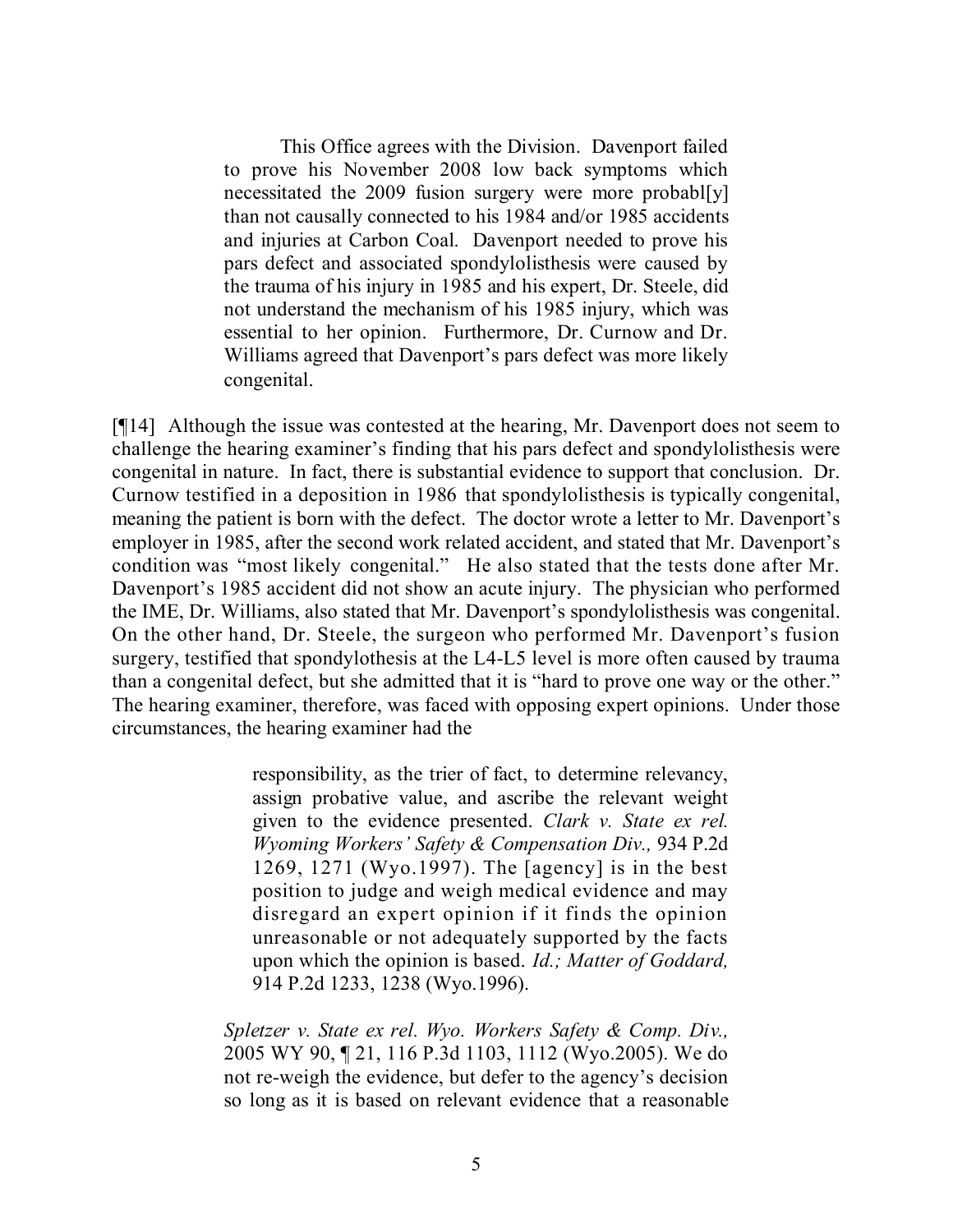mind might accept as supporting that decision. *Id.,* ¶ 22, 116 P.3d at 1112.

*Chavez v. State ex rel. Wyo. Workers' Safety & Comp. Div.,* 2009 WY 46, ¶ 18, 204 P.3d 967, 971 (Wyo. 2009). *See also*, *Kenyon,* ¶ 25, 247 P.3d at 852.

[¶15] Mr. Davenport acknowledges that both Dr. Williams and Dr. Steele misunderstood the timing and nature of Mr. Davenport's injuries in the 1980s. This was true because Mr. Davenport mistakenly told both of them that he was injured while carrying the 500 pound cylinder in 1985, when, in fact, that particular injury occurred in 1984 and quickly resolved. Dr. Williams was provided with Dr. Curnow's medical records prior to the hearing and was aware of Mr. Davenport's erroneous report at the hearing. He, therefore, took that information into account in reaching his ultimate conclusions at the contested case hearing. Mr. Davenport could not, however, locate Dr. Steele to have her reconsider her opinion in light of the correct information.

[¶16] On this record, the hearing examiner properly discounted Dr. Steele's opinion that Mr. Davenport's condition was caused by trauma and accepted Dr. Curnow's and Dr. Williams' opinions that his condition was congenital. As such, the hearing examiner's finding that Mr. Davenport's injury was congenital rather than traumatic in nature is not against the overwhelming weight of the evidence.

[¶17] Apparently recognizing the validity of the OAH ruling, Mr. Davenport argues, instead, that his injuries and subsequent need for surgery were the result of a work related aggravation of that congenital defect. He claims that the hearing examiner mistakenly failed to recognize that a material aggravation of a preexisting condition is compensable and the delayed effects of an aggravation are also compensable under the second compensable injury rule.

[¶18] Preexisting conditions are excluded from the definition of compensable injury:

(xi) "Injury" means any harmful change in the human organism other than normal aging and includes damage to or loss of any artificial replacement and death, arising out of and in the course of employment while at work in or about the premises occupied, used or controlled by the employer and incurred while at work in places where the employer's business requires an employee's presence and which subjects the employee to extrahazardous duties incident to the business. "Injury" does not include:

(F) Any injury or condition preexisting at the time of employment with the employer against whom a claim is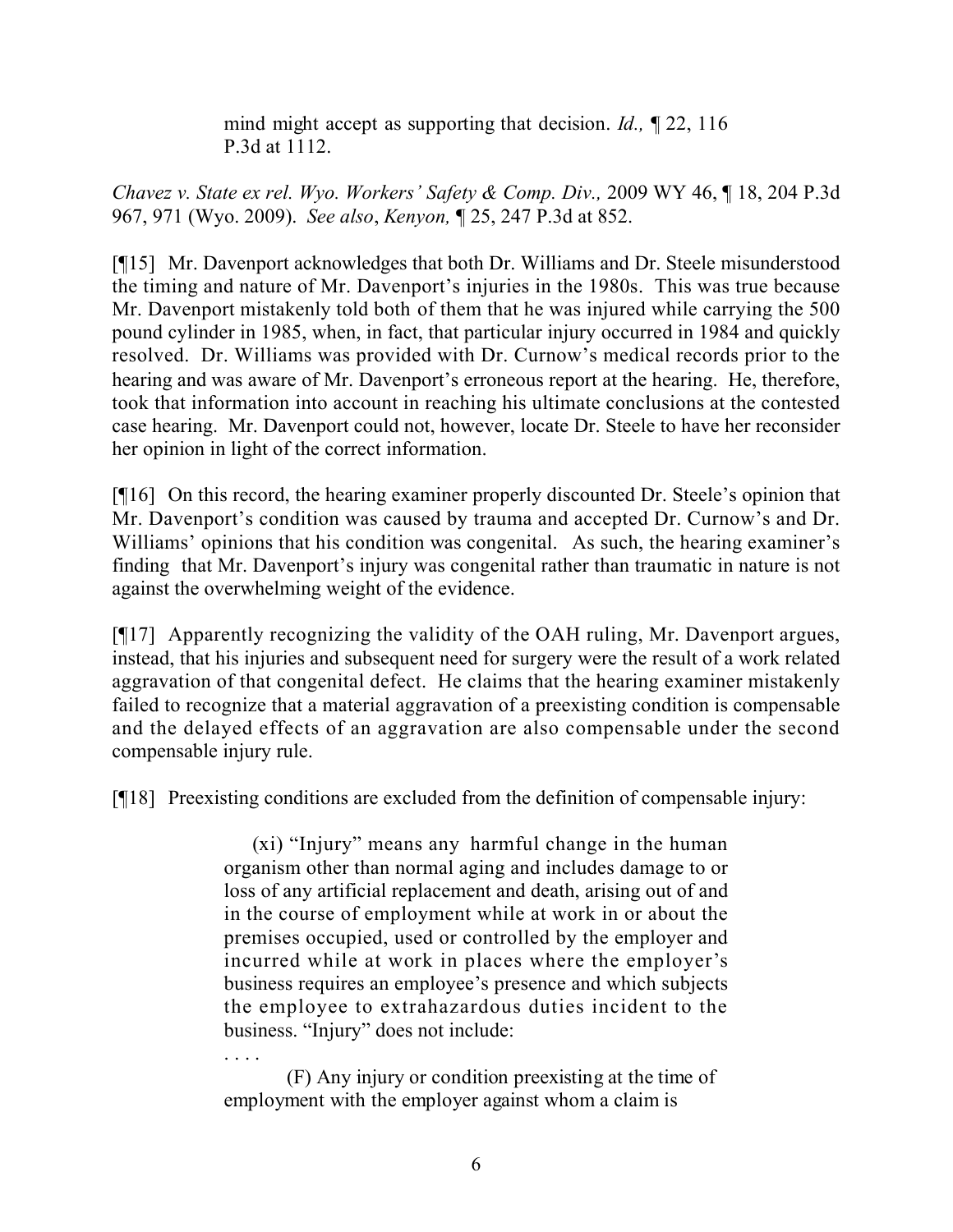made[.]

### Wyo. Stat. Ann. § 27-14-102(a)(xi)(F) (LexisNexis 2009).

[¶19] An employee who has a pre-existing condition may still recover if his "employment aggravated, accelerated, or combined with the disease or infirmity to produce the death or disability for which compensation is sought." *Dutcher v. State ex rel. Wyo. Workers' Safety & Comp. Div.,* 2010 WY 10, *¶* 14, 223 P.3d 559, 562 (Wyo. 2010), citing *Lindbloom v. Teton Int'l,* 684 P.2d 1388, 1389 (Wyo. 1984) and Larson's Workmen's Compensation Law. To establish the compensability of a preexisting condition, a claimant must demonstrate by a preponderance of the evidence that the work materially aggravated the condition. *Dutcher,* ¶ 15, 223 P.3d at 562; *State ex rel. Wyo. Workers' Safety & Comp. Div. v. Slaymaker,* 2007 WY 65, ¶ 14, 156 P.3d 977, 981-82 (Wyo. 2007).

[¶20] The Division argues that Mr. Davenport did not raise the "aggravation of a preexisting injury" argument at the contested case hearing and, consequently, we should not address it. The rule that a party cannot raise issues on appeal which were not argued below applies to administrative decisions. *See, e.g.*, *Shaffer v. State ex rel. Wyo. Workers' Safety & Comp. Div.,* 960 P.2d 504, 507-08 (Wyo. 1998). We agree that Mr. Davenport did not expressly raise the issue in his disclosure statement, etc.; however, he did mention it in his closing argument at the hearing. Although in some cases we would refuse to address the issue, we have stated that the hearing examiner "has an obligation to invoke and apply the rules of law that support a claimant's theory of the case." *Pino v. State ex rel. Wyo. Workers' Safety & Comp. Div.,* 996 P.2d 679, 687 (Wyo. 2000). *See also*, *Carabajal v. State ex rel. Wyo. Workers' Safety & Comp. Div.,* 2005 WY 119, ¶¶ 20-21, 119 P.3d 947, 954 (Wyo. 2005).

[¶21] Under these circumstances, it is appropriate for us to consider Mr. Davenport's argument that his 1984/1985 injuries aggravated his preexisting congenital spinal defect. However, in order to recover under this theory, he still had to establish his 2008-2009 back condition was a second compensable injury. The second compensable injury rule was described by this Court in *Wyo. Workers' Safety & Comp. Div. v. Kaczmarek,* 2009 WY 110, 19, 215 P.3d 277, 281 (Wyo. 2009) as:

> Wyoming law has long recognized that a single incident at work can give rise to more than one compensable injury. *See Baldwin v. Scullion,* 50 Wyo. 508, 62 P.2d 531, 539 (1936). This principle, referred to as the second compensable injury rule, applies when "an initial compensable injury ripens into a condition requiring additional medical intervention." *Yenne-Tully v. State ex rel. Wyo. Workers' Safety & Comp. Div.,* 12 P.3d 170, 172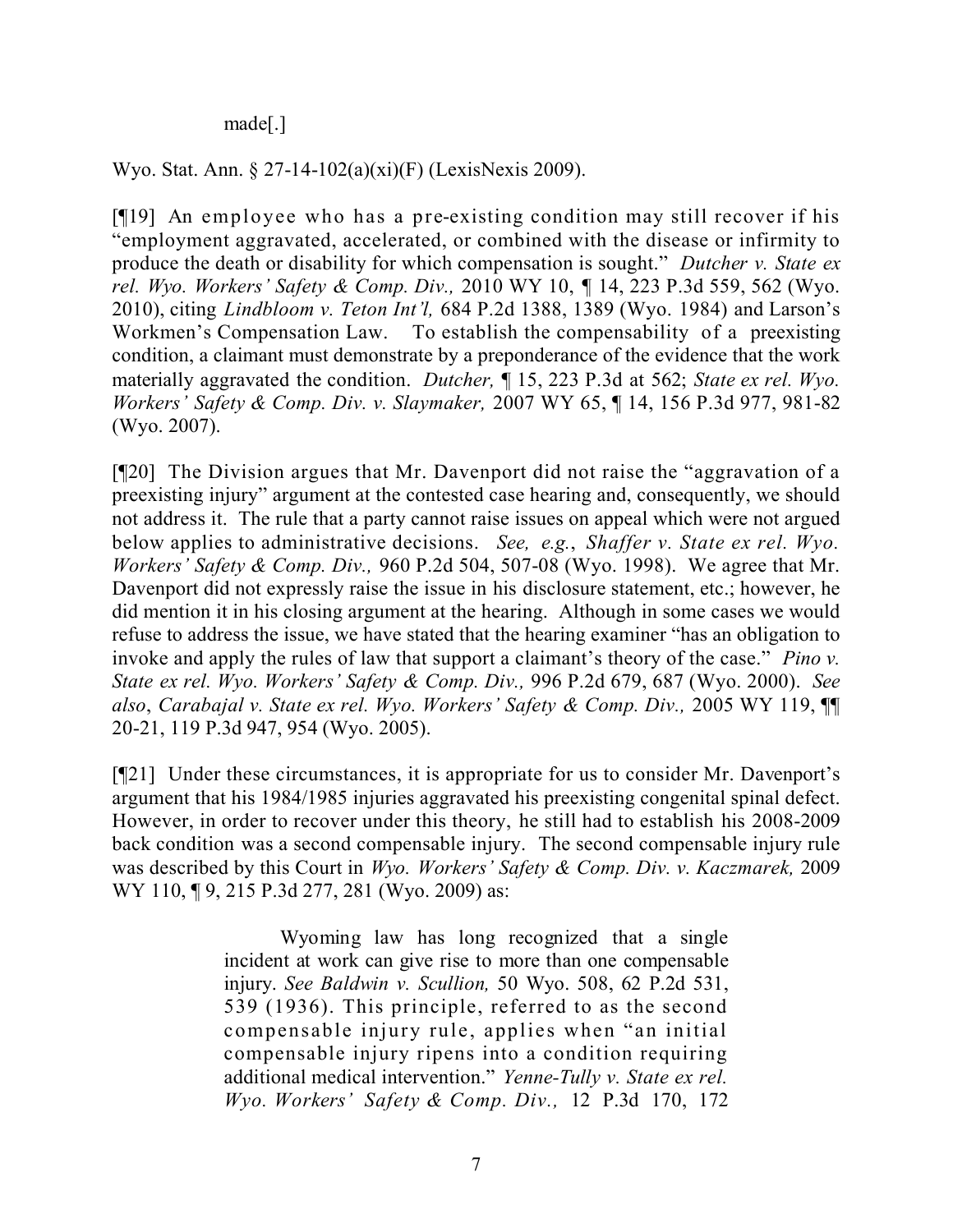### (Wyo.2000).

[¶22] Whether the claim is for an initial injury or a second compensable injury, the claimant has the burden of proving "a causal connection exists between a work-related injury and the injury for which worker's compensation benefits are being sought." *Dale,*  ¶ 35, 188 P.3d at 563.

> We have used a number of terms to describe the required causal connection between the first and second injuries including: "direct cause" (*Pino v. State ex rel. Wyo. Workers' Safety & Comp. Div.,* 996 P.2d 679, 684 (Wyo.2000); *Taylor v. State ex rel. Wyo. Workers' Safety & Comp. Div.,* 2003 WY 83, ¶ 12, 72 P.3d 799, 803 (Wyo.2003)); "caused by" (*Casper Oil Co. v. Evenson,* 888 P.2d 221, 226 (Wyo.1995)); "causally related to" (*Chavez v. State ex rel. Wyo. Workers' Safety & Comp. Div.,* 2009 WY 46, ¶¶ 26–27, 204 P.3d 967, 973–74 (Wyo.2009); *Walsh v. Holly Sugar Corp.,* 931 P.2d 241, 243 (Wyo.1997)); "direct causal connection" (*Alvarez v. State ex rel. Wyo. Workers' Safety & Comp. Div.,* 2007 WY 126, ¶ 17, 164 P.3d 548, 552 (Wyo.2007)); "direct and natural result" (*Stewart v. State ex rel. Wyo. Workers' Safety & Comp. Div.,* 2007 WY 58, ¶ 12, 155 P.3d 198, 203 (Wyo.2007) (quoting 1 Arthur Larson & Lex K. Larson, *Larson's Workers' Compensation Law* § 10.10, at 10–2 (2006))); "significant causal connection" and "predominant cause" (*Yenne–Tully v. State ex rel. Wyo. Workers' Safety & Comp. Div.,* 2002 WY 90, ¶ 11, 48 P.3d 1057, 1062 (Wyo.2002)); "fairly be traced to" and "a contributing cause" (*State ex rel. Wyo. Workers' Safety & Comp. Div. v. Bruhn,* 951 P.2d 373, 377 (Wyo.1997)). Regardless of the terminology used to describe the causal connection, the burden remains the same: the claimant must show, by a preponderance of the evidence, that it is more probable than not that the second injury was caused by the first.

*Kaczmarek,* ¶ 11 n. 3, 215 P.3d at 282 n. 3. *See also*, *Ball v. State ex rel. Wyo. Workers' Safety & Comp. Div.,* 2010 WY 128, ¶ 24, 239 P.3d 621, 628 (Wyo. 2010). Thus, in order to receive benefits, even under his theory of aggravation of a preexisting condition, Mr. Davenport was required to prove by a preponderance of the evidence that the condition that gave rise to his need for surgery in 2009 was the result of the 1984 and 1985 work related injuries.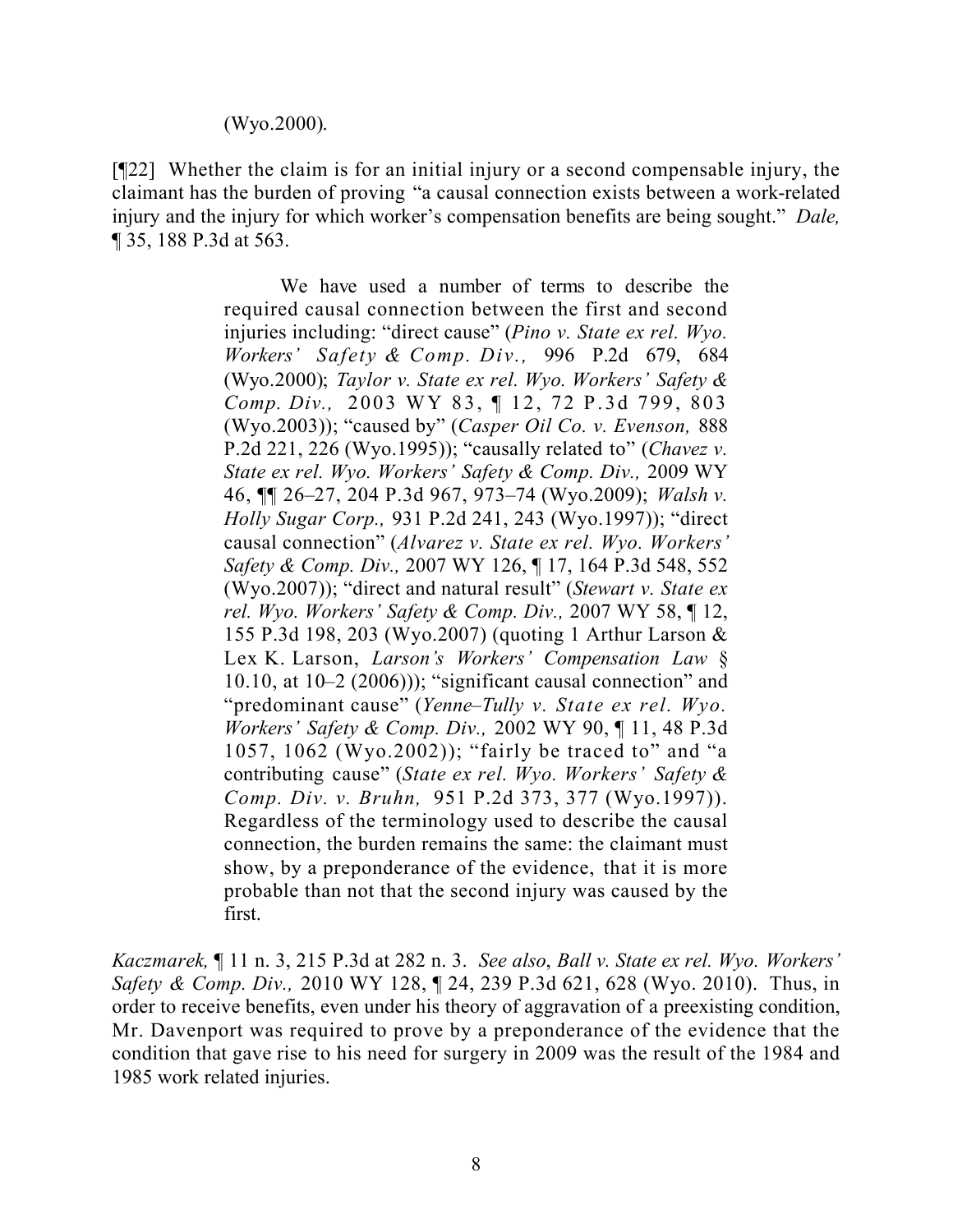[¶23] The OAH specifically concluded:

. . . .

71. . . . Davenport's testimony that he experienced waxing and waning low back pain from 1987 through 2008, was not supported by the evidence. The medical records established Davenport did not seek treatment for any low back symptoms from the date he was last seen by Dr. Curnow in 1987 until his 2004 motor vehicle accident, which is a period of seventeen years. Also, during that period of time, Davenport experienced at least three significant traumas, a chain to his chest and legs in 1992, a pulley dropped on his head in 1995, and he was thrown from a four wheeler landing on his back in 2001, but after each incident there is no mention of low back pain or symptoms.

73. Accordingly, this Office finds and concludes Davenport failed to prove his November 2008 lumbar spine symptoms, which were treated by Dr. Steele in 2008 and 2009, were second compensable injuries.

[¶24] The evidence presented at the contested case hearing established that Mr. Davenport was injured at work in 1984 and 1985 and he had a pars defect in his lumbar spine, which was noted in 1985. The surgery in 2009 was performed to correct a movement in the spine (spondolylosthesis), which happened because he had a pars defect. It was critical, therefore, for Mr. Davenport to show that the 1984/1985 injuries, rather than a natural progression of the congenital condition, ultimately resulted in that movement of the spine which required surgical intervention.

[¶25] *Kenyon* provides guidance in resolving this case*.* Ms. Kenyon suffered a work related knee injury and underwent surgery to correct the injury. She also had preexisting osteoarthritis in her knee. For eighteen months after the surgery to correct the work related injury, she did not seek medical treatment and led a fairly active lifestyle. Later, she underwent knee replacement and requested workers' compensation benefits under the second compensable injury rule. *Kenyon,* ¶ 19, 247 P.3d at 850-51. The OAH accepted the Division's expert's opinion that she needed the knee replacement surgery because of her preexisting osteoarthritis and not the work related injury, due in part to the fact that the evidence indicated that she recovered fully after the work related injury and associated surgery. We held that the OAH was justified in accepting the Division's expert's opinion and discounting her treating physician's opinion to the contrary. *Id.,* ¶¶ 26-28, 247 P.3d at 852-54.

[¶26] Although Mr. Davenport's medical records demonstrated there had been significant movement of the L4 disc over the L5 disc in the years between the 1984/1985